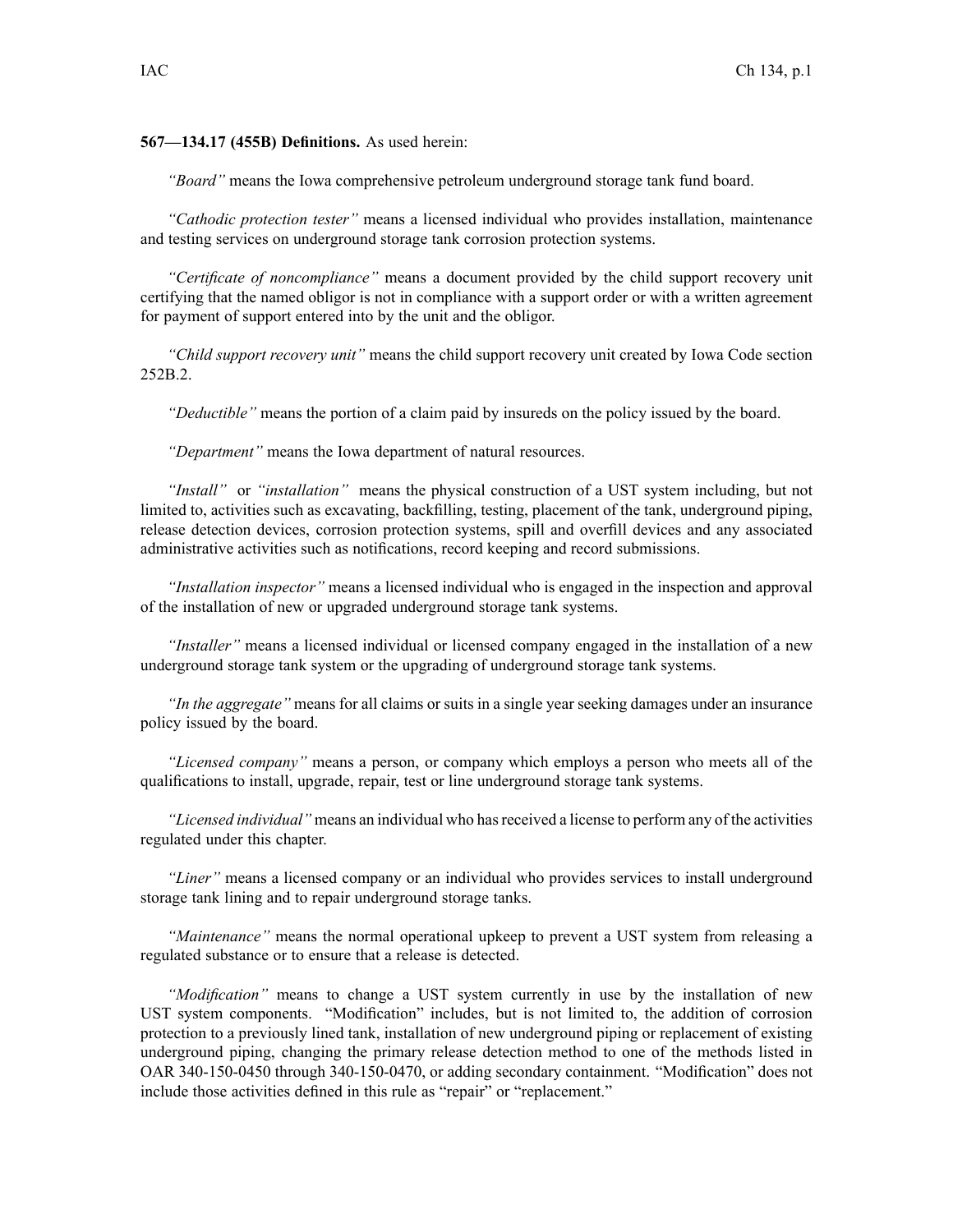*"Obligor"* means <sup>a</sup> natural person as defined in Iowa Code section 252B.1 who has been ordered by <sup>a</sup> court or administrative agency to pay support.

*"OSHA"* means the Occupational Safety and Health Act.

*"Precision test"* means <sup>a</sup> tank and line tightness test that meets the requirements in rule 567—135.4(455B).

*"Removal"* means the process of removing and disposing of an underground storage tank system no longer in service or the process of abandoning an underground storage tank system in place, in accordance with rule 567—135.9(455B).

*"Remover"* means <sup>a</sup> licensed individual who is engaged in permanen<sup>t</sup> closure activities by removal or filling in place of underground storage tank systems in accordance with rule 567—135.15(455B).

*"Repair"* means to restore any portion of <sup>a</sup> UST system that has failed. "Repair" does not include the activities defined in this rule by "modification" or "replacement."

*"Replacement"* meansto effect <sup>a</sup> change in any par<sup>t</sup> of <sup>a</sup> UST system above grade by exchanging one unit for <sup>a</sup> like or similar unit. "Replacement" does not include activities defined in this rule as "repair" or "modification."

*"Self-insured retention"* means the portion of <sup>a</sup> claim paid by insureds who self-insure <sup>a</sup> portion of their risk as par<sup>t</sup> of <sup>a</sup> policy issued by the board. Expenses included as <sup>a</sup> par<sup>t</sup> of the self-insured retention are the cost of claims settlements or suits, the cost of adjusting, legal fees, court costs and any other investigative cost associated with the claim.

*"Service technician"* means <sup>a</sup> nonlicensed individual who works for <sup>a</sup> licensed individual or <sup>a</sup> licensed company or who is certified by <sup>a</sup> manufacturer to conduct modification or replacement activities at UST facilities.

*"Tester"* means <sup>a</sup> licensed company or individual who tests tanks, lines, leak detection systems, or monitoring systems as required by 567—Chapter 135 and this chapter. For the purposes of this definition, an owner, operator or an employee of an owner or operator performing leak detection or cathodic protection monitoring, as required by 567—Chapter 135, is not <sup>a</sup> tester.

*"Testing"* means the process of utilizing <sup>a</sup> system to test underground storage tank systems or any par<sup>t</sup> thereof for tightness, leak detection, cathodic protection or monitoring.

*"Underground storage tank professional"* means an individual licensed under Part C of this chapter.

*"Underground storage tank system"* means tank or tanks and associated piping intended to contain and dispense petroleum products and for which proof of financial responsibility is, or on <sup>a</sup> date definite will be required to be maintained pursuant to the Federal Resource Conservation and Recovery Act, 40 CFR 280, and the regulations in effect on December 31, 1994, adopted pursuan<sup>t</sup> to that Act or successor Acts or amendments.

*"Unit"* means the child suppor<sup>t</sup> recovery unit created in Iowa Code section 252B.2.

*"U.S. EPA"* means the United States Environmental Protection Agency.